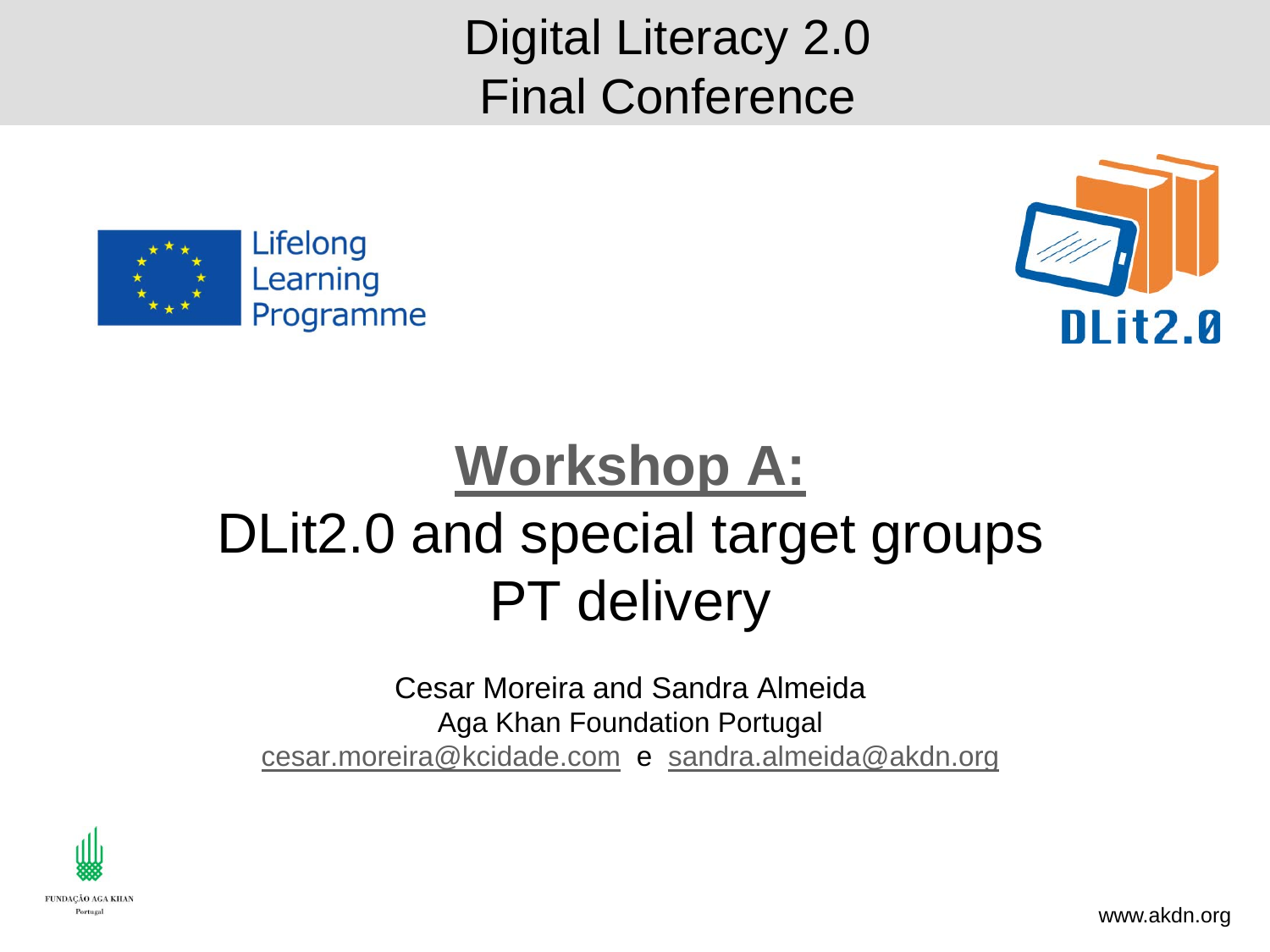

### Aga Khan Foundation (AKF)

AKF is a non-denominational, nongovernmental, development agency founded in 1967 by Aga Khan IV. It aims to develop and promote creative solutions to problems that impede social development. Based in Geneva, it has branches and independent affiliates in 17 countries. AKF is an agency of the Aga Khan Development Network.



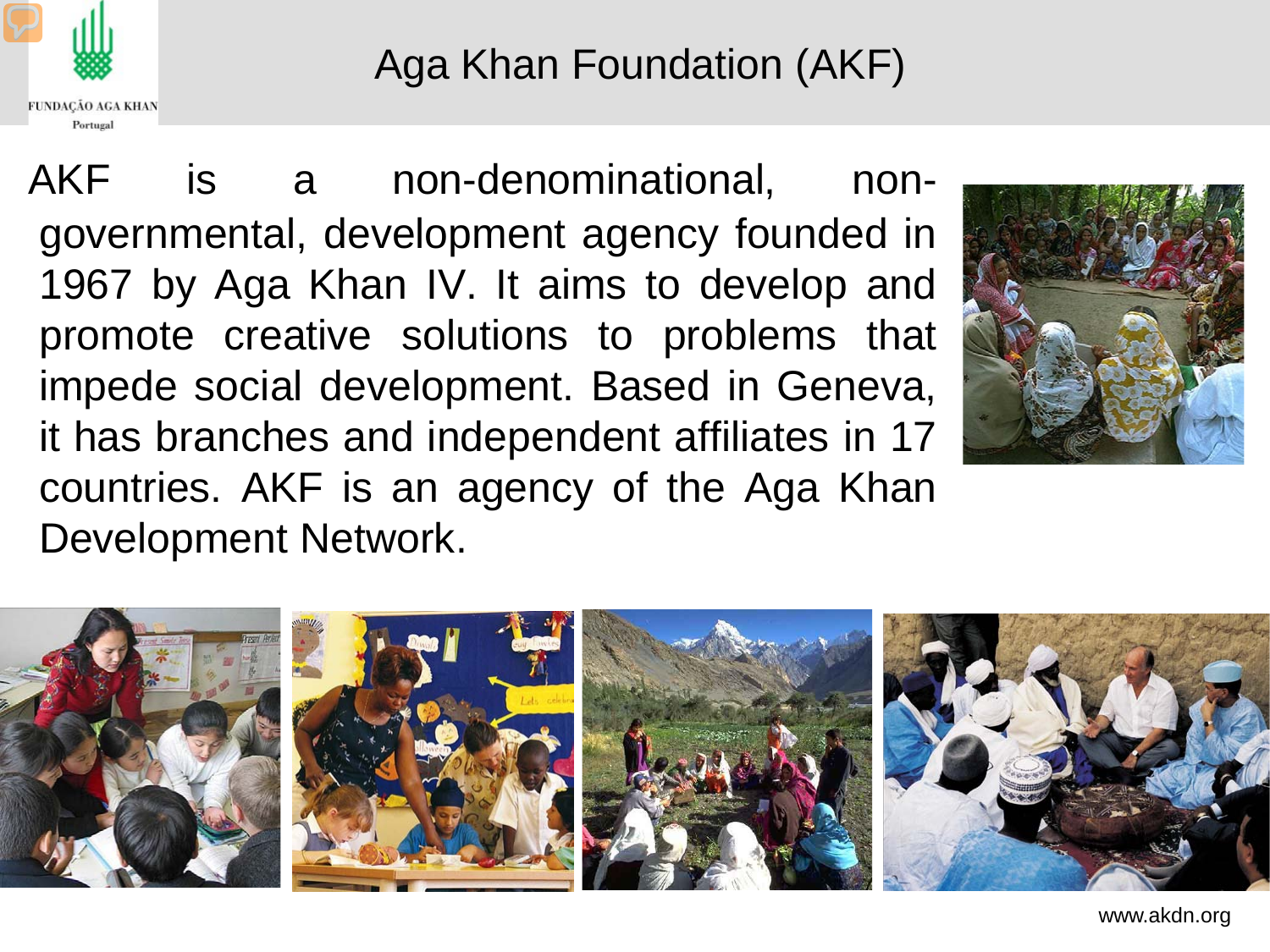

*AKF Portugal*



*Aims to address the challenges facing POOR AND SOCIALLY EXCLUDED urban communities, especially immigrants and minorities, supporting the knowledge and skills held by community members, groups and local based organisations, that can be used to enhance their own chances of success, including, DIGITAL COMPETENCES.*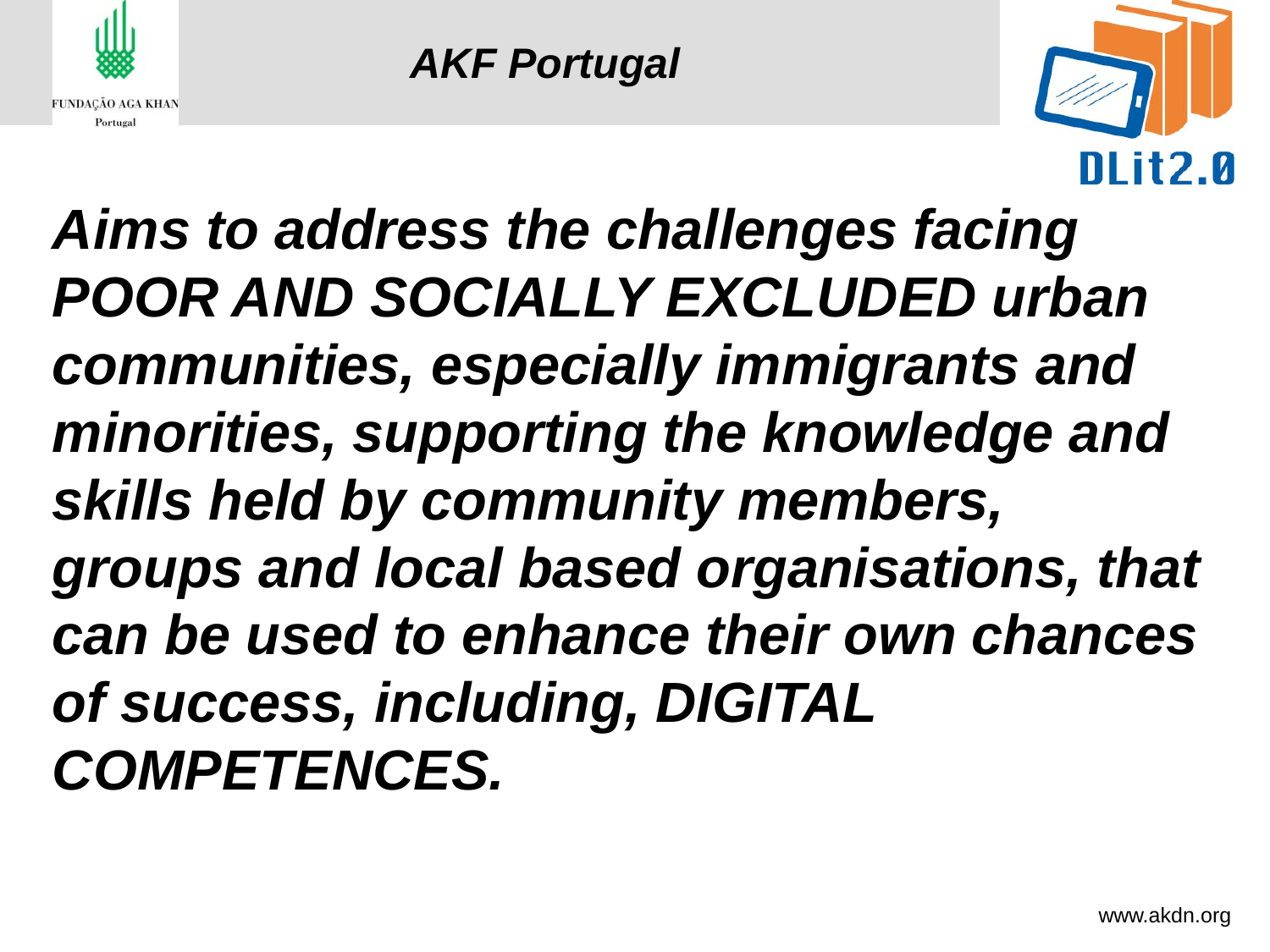



*There is a wide potential in the use of ICT and digital inclusion for SOCIAL INCLUSION and lifelong learning opportunities, for those living in disadvantaged situations.*

## *In the digital area AKF has (from 2007 onwards):*

•*Capacity built around 35 CBO (community based organisations) (training staff one-to-one, requalifying the IT service)*

•*Created 12 new websites for CBO and 3 web platforms*  •*Trained around 2500 end users on ICT basic skills*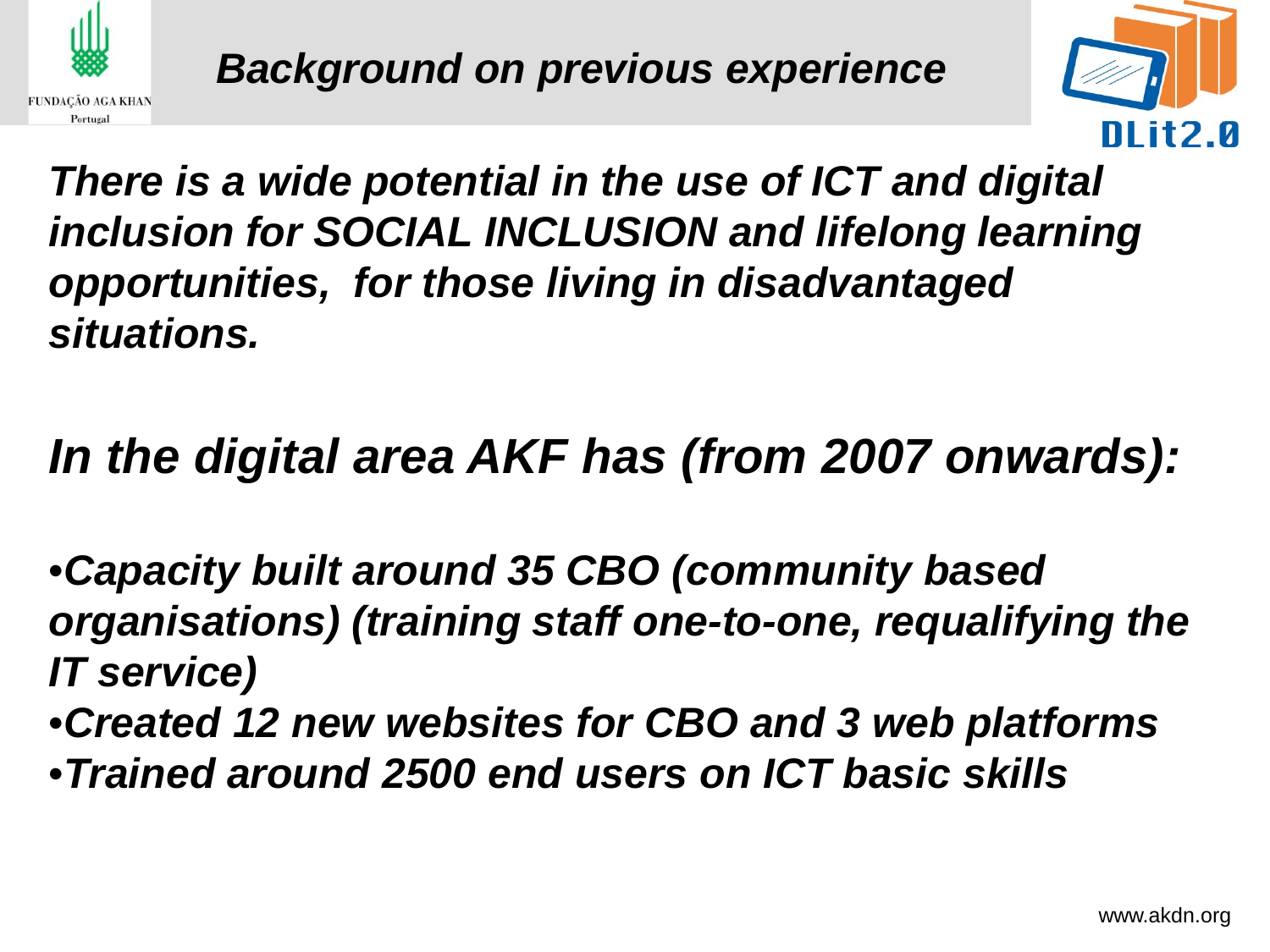



*Digital Facilitators were volunteers or staff members of community based organisations*

•*12 training sessions (some of them in context while training end users, others on a one-to-one basis, others in groups)*

- •*2 days for group and one-to-one trainings*  •*In context with facilitators and end-users takes longer*
- •*42 digital facilitators*

•*Materials available: laptops with Wi-Fi connection, desktop PC's with LAN cable and trainees' own smart phones (when available)*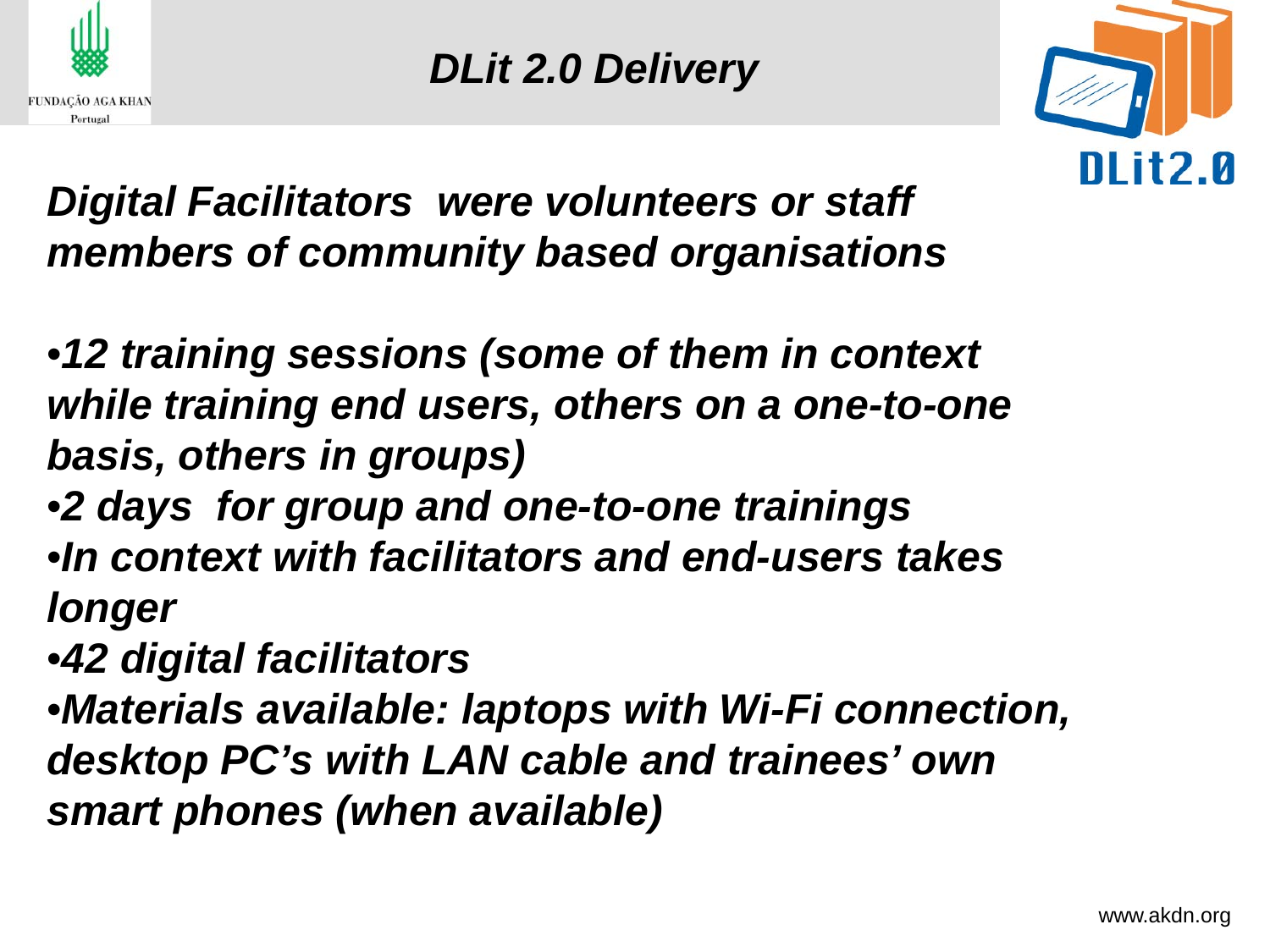



Relevance of the learning: e.g. rather than learning about Skype, the learner learns how to use it to speak to a friend

An important challenge for the facilitator is understanding what may be relevant for the learner (the "hooks") and assess the starting point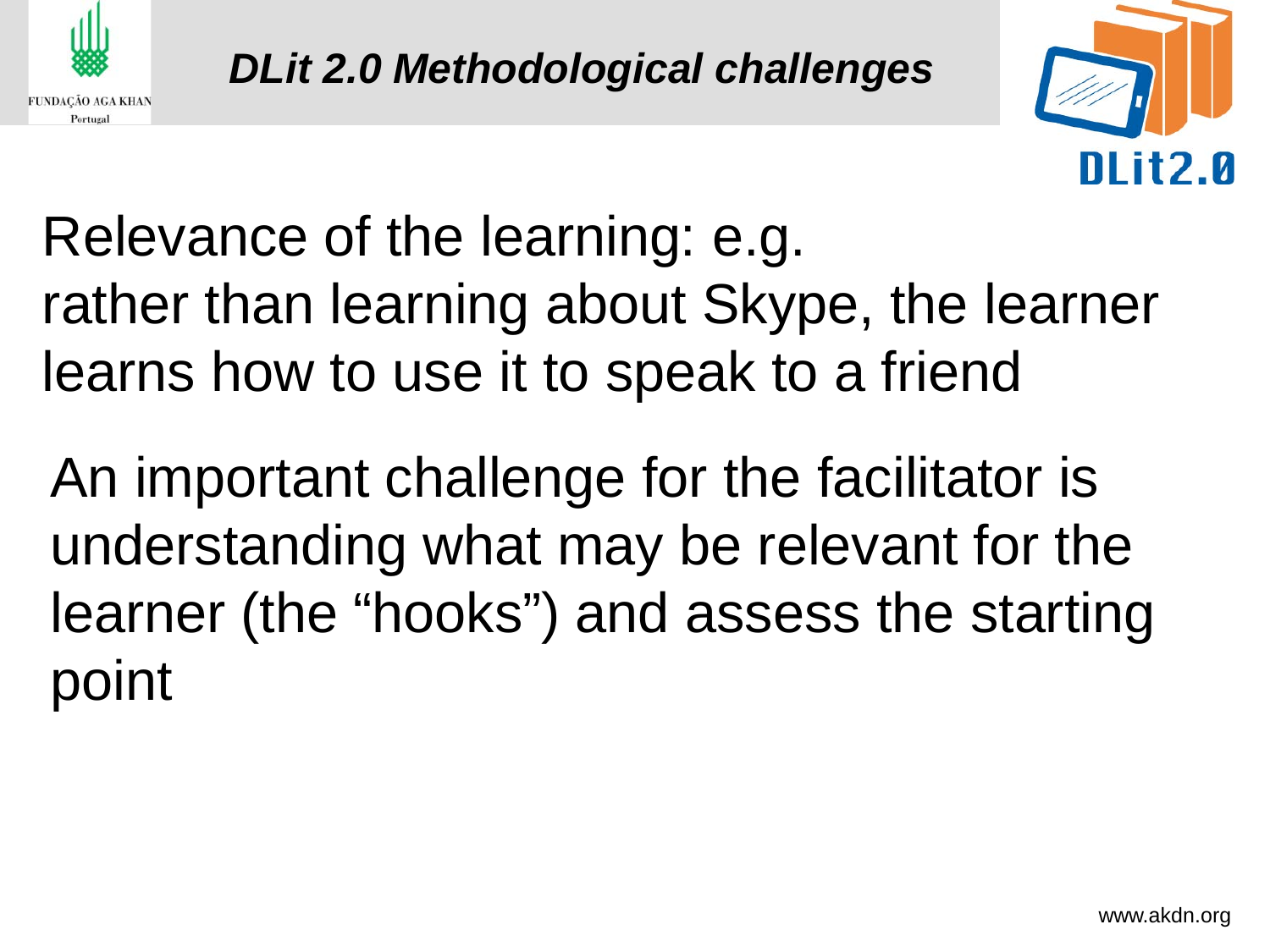



### *Examples of consistently popular "hooks" :*

*Keeping in touch with friends and family, providing the context to introduce Skype or social networks*

*Hobbies and interests – looking for recipes, finding out about music from home country…*

*News and events – listening to radio stations from your country of origin, reading newspapers in native language, finding results from football matches*

*Sharing photographs – Facebook or e-mail to share family photos*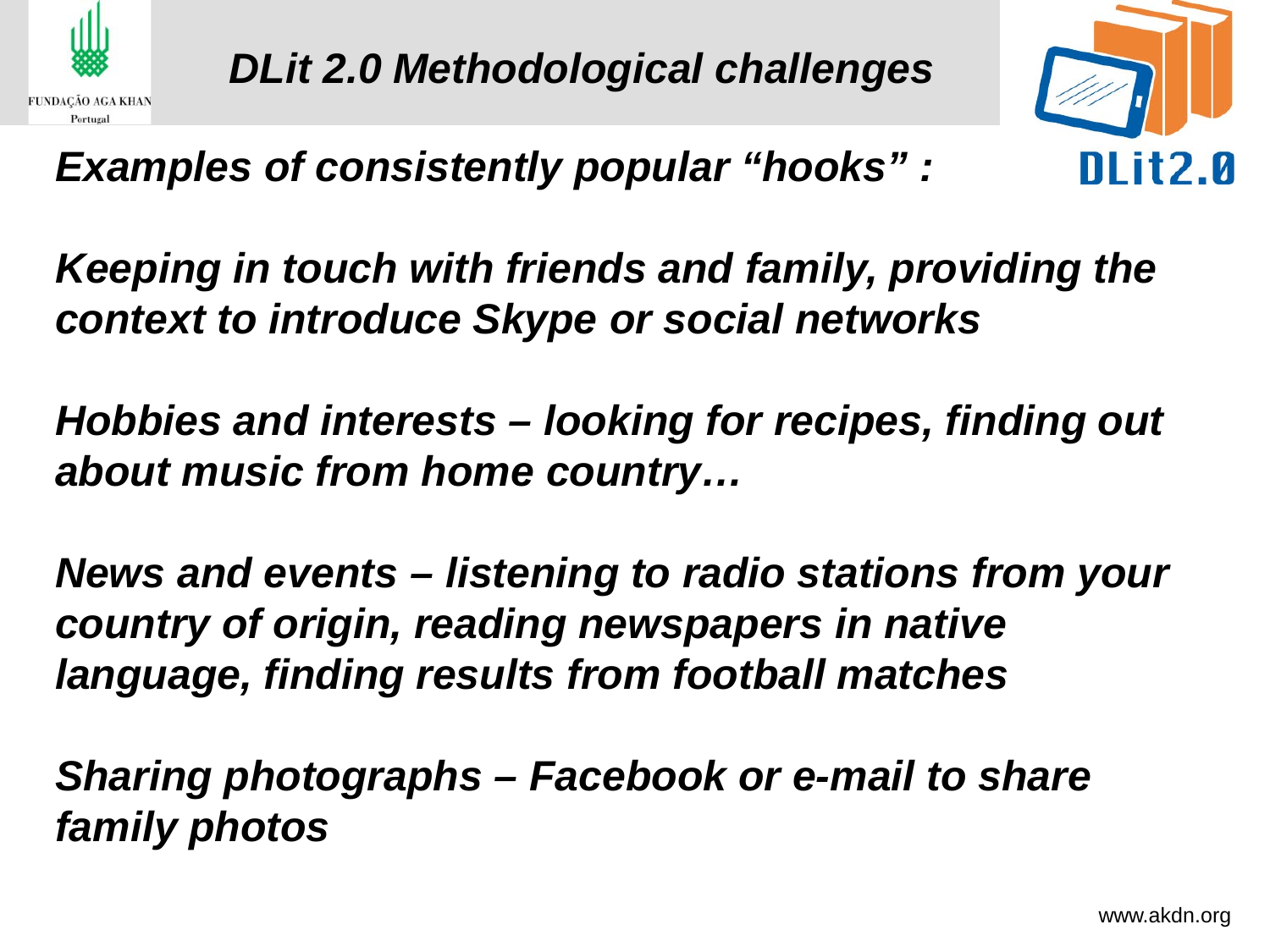

*QR Code*



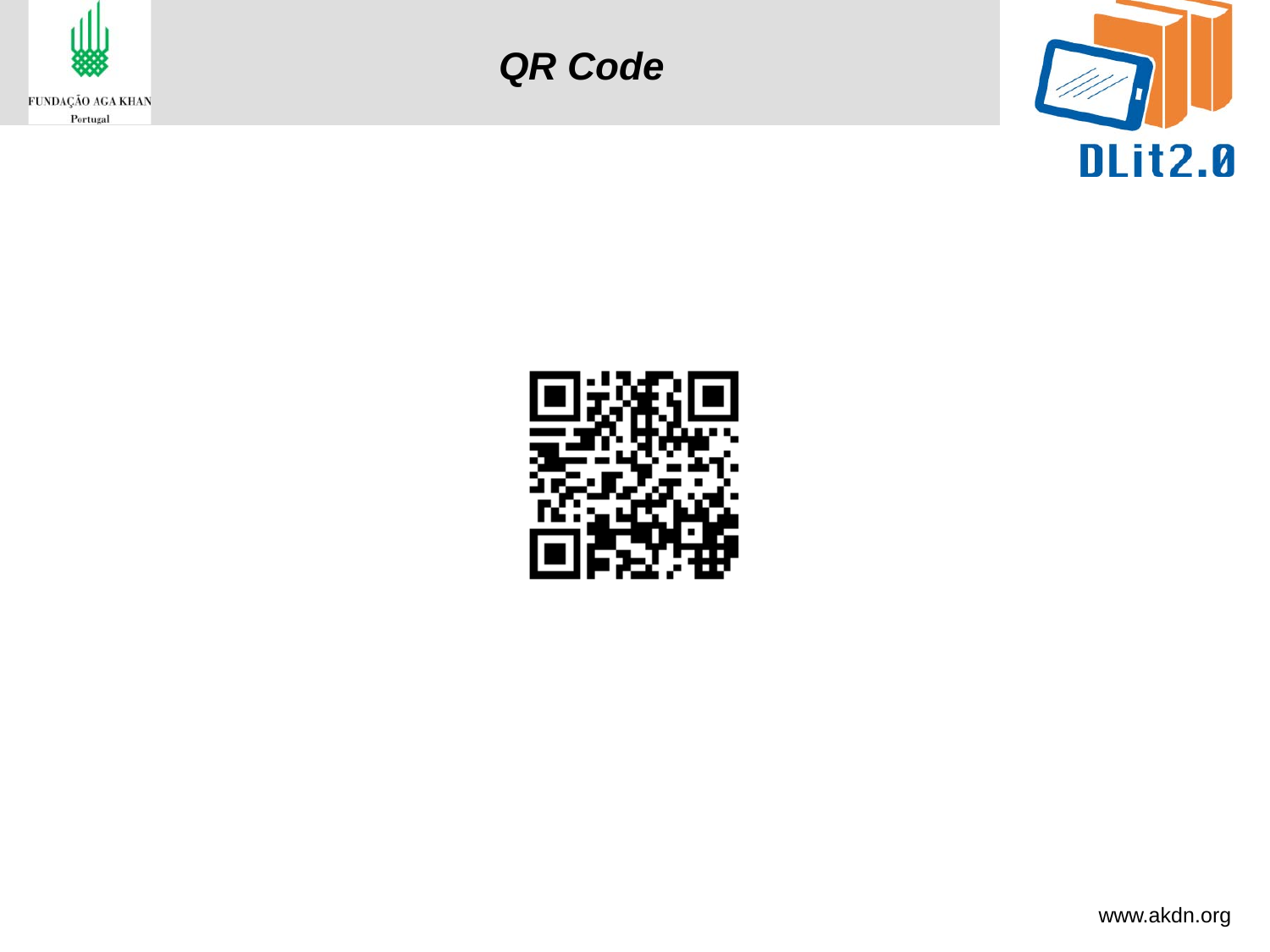

Lessons learned



- 1.Learner-centered approach is a critical success factor: trust relationship trainerlearner + good understanding of relevant "hooks" + quick understanding of starting point for each learner
- 2.Basic knowledge remains relevant for our end-users
- 3. Most Successful: Communication (e-mail, social networks and Skype) and "Google*ing*" the internet

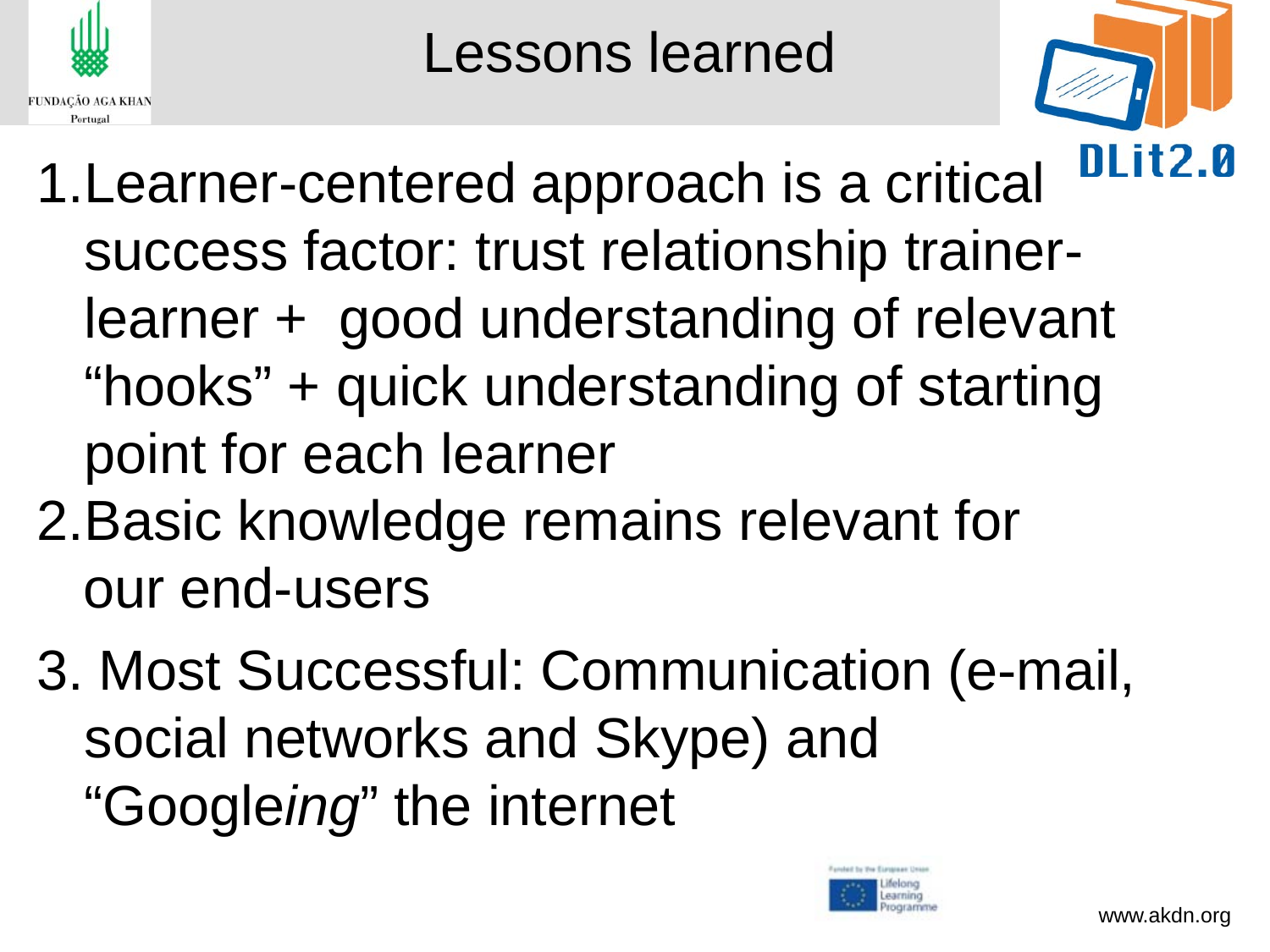

Lessons learned



- 4. Training of digital facilitators benefits from longer duration (at least 2 days), to make the most out of participative methodologies like role play;
- 5. Mediated in-context training of digital facilitators strengthens competences, in terms of the learner-centered approach.